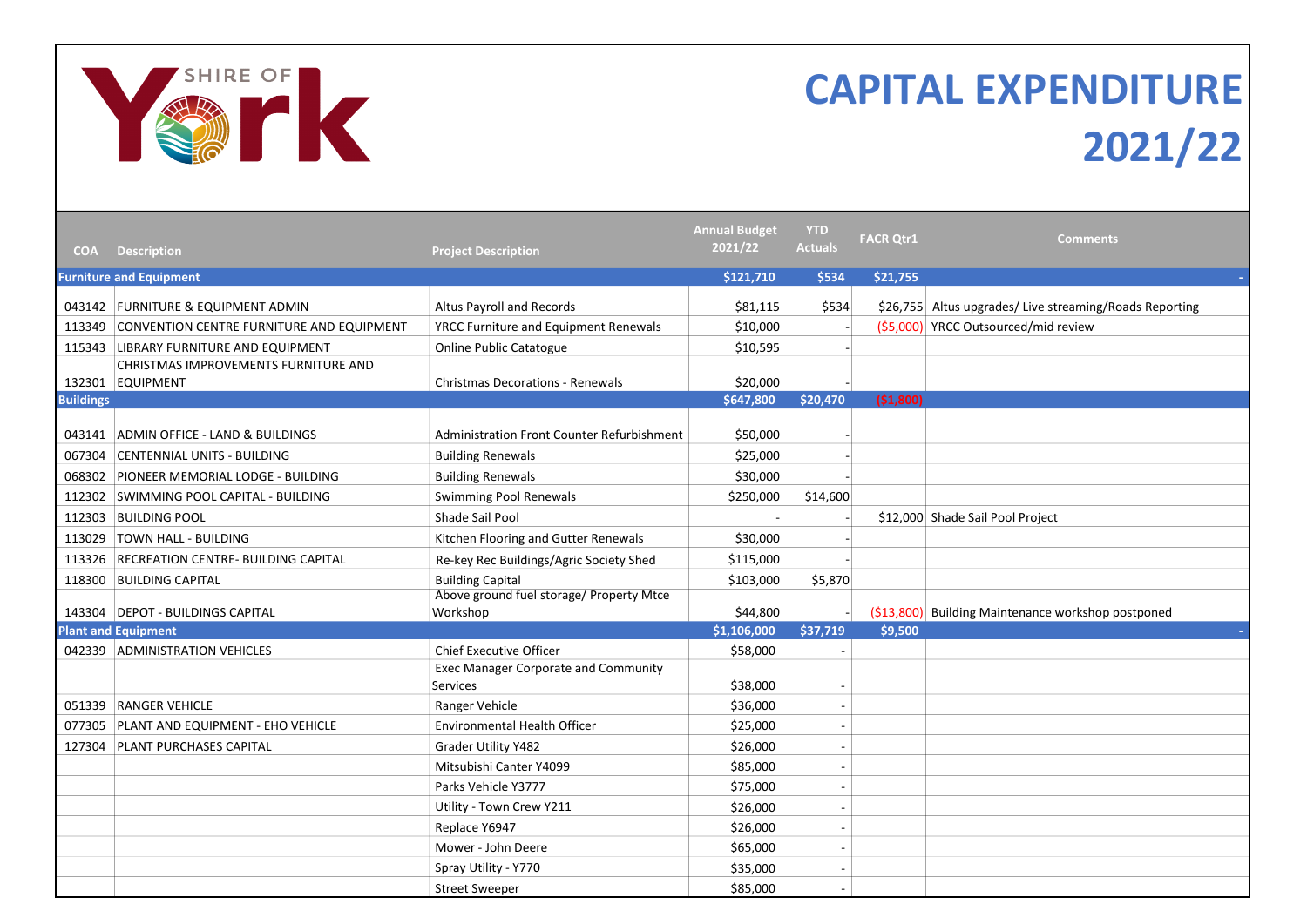

## CAPITAL EXPENDITURE 2021/22

| <b>COA</b> | <b>Description</b>                                | <b>Project Description</b>          | <b>Annual Budget</b><br>2021/22 | <b>YTD</b><br><b>Actuals</b> | <b>FACR Qtr1</b> | Comments                 |
|------------|---------------------------------------------------|-------------------------------------|---------------------------------|------------------------------|------------------|--------------------------|
|            |                                                   | Grader Y130                         | \$400,000                       |                              |                  |                          |
|            |                                                   | Other Minor Equipment               | \$10,000                        |                              |                  |                          |
|            | 133319 PLANT AND EQUIPMENT - DEVELOPMENT SERVICES | Development Services Coordinator    | \$44,000                        |                              |                  |                          |
|            | 143301 DEPOT PLANT CAPITAL PURCHASE               | <b>Construction Leading Hand</b>    | \$38,000                        | \$37,719                     |                  |                          |
|            |                                                   | <b>Property Maintenance Officer</b> | \$34,000                        |                              |                  |                          |
|            | 112304 SWIMMING POOL PLANT AND EQUIPMENT          | Pool Vacuum Replacements            |                                 |                              | \$9.500          | Pool Vacuum Replacements |